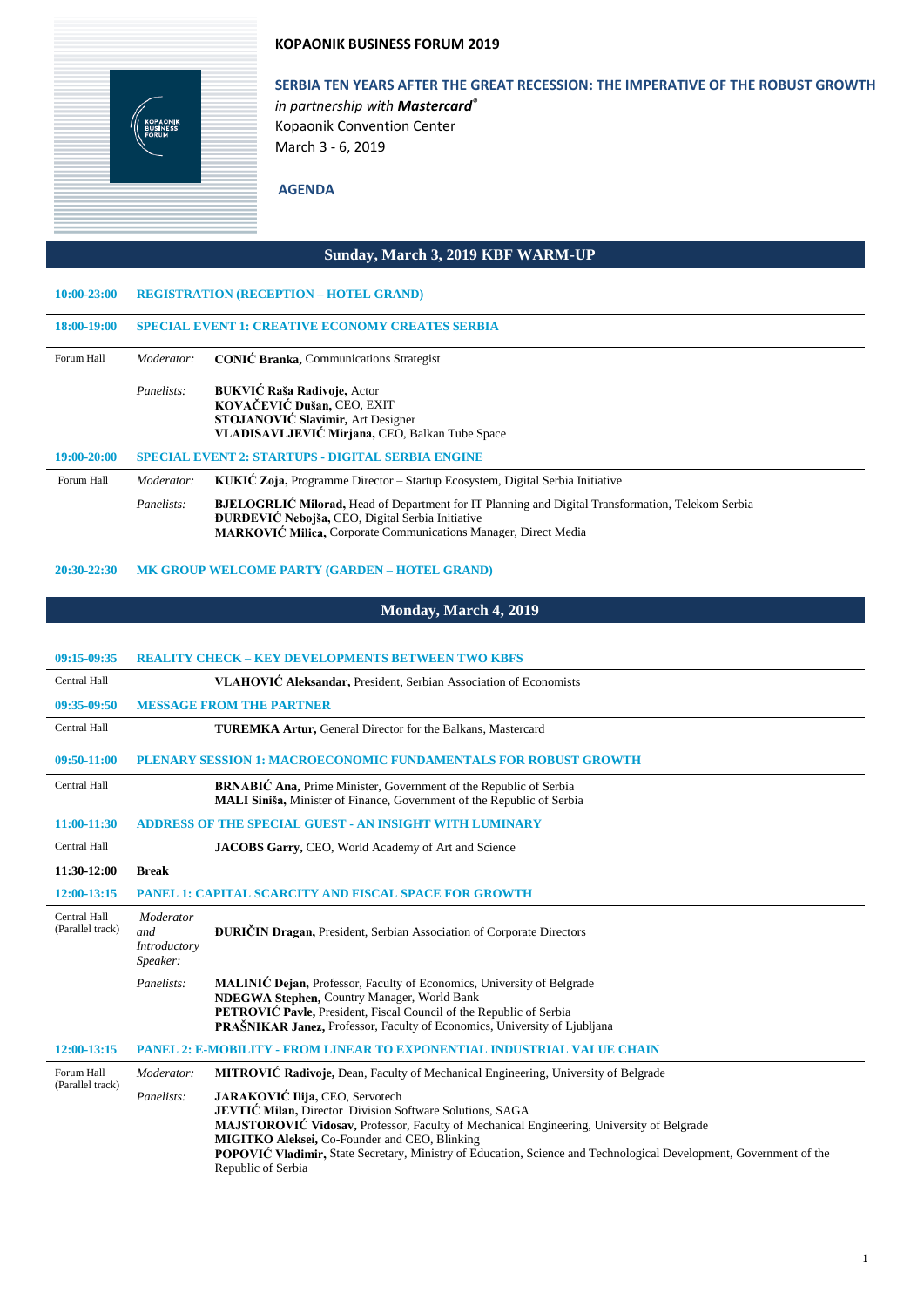| 13:15-14:30                      |                                           | <b>PANEL 3: RESPONDING TO SYSTEMIC FAULTS LINES AND EXTERNAL SHOCKS</b>                                                                                                                                                                                                                                                                                                                                                                |
|----------------------------------|-------------------------------------------|----------------------------------------------------------------------------------------------------------------------------------------------------------------------------------------------------------------------------------------------------------------------------------------------------------------------------------------------------------------------------------------------------------------------------------------|
| Central Hall<br>(Parallel track) | Moderator and<br>Introductory<br>Speaker: | VUJOVIĆ Dušan, Consultant, World Bank                                                                                                                                                                                                                                                                                                                                                                                                  |
|                                  | Panelists:                                | JURČIĆ Ljubo, President, Croatian Association of Economists<br>LABUS Miroljub, Professor, Faculty of Law, University of Belgrade<br>SAVIĆ Nebojša, Professor, FEFA<br>SOSA Sebastian, Resident Representative for Serbia and North Macedonia, IMF<br><b>SOSKIC Dejan, Professor, Faculty of Economics, University of Belgrade</b>                                                                                                      |
| 13:15-14:30                      | <b>PANEL 4:</b>                           | <b>POWERING DIGITAL ECONOMY - INDUSTRY PERSPECTIVE</b>                                                                                                                                                                                                                                                                                                                                                                                 |
| Forum Hall                       | Moderator:                                | <b>DURKOVIĆ Miloš, CEO, SAS Institute</b>                                                                                                                                                                                                                                                                                                                                                                                              |
| (Parallel track)                 | Panelists:                                | <b>CULIBRK Predrag</b> , CEO, Telekom Serbia<br>GLIGORIJEVIĆ Diana, CMO, TeleGroup<br>MEHANDŽIĆ Nikola, Director Business Development for Serbia, BIH and Montenegro, Mastercard<br>MICHEL Mike, CEO, Telenor<br><b>ROYER Quentin, CEO, Delhaize</b><br>STEPANCEV Aleksandar, Manager Systems Engineering Balkans, Cisco Serbia                                                                                                        |
| 14:30-15:45                      | <b>PANEL 5:</b>                           | <b>WESTERN BALKAN - REGIONAL ECONOMIC AREA</b>                                                                                                                                                                                                                                                                                                                                                                                         |
| Central Hall                     | Moderator:                                | <b>SVILANOVIĆ Goran, Former Foreign Minister, Serbia and Montenegro</b>                                                                                                                                                                                                                                                                                                                                                                |
| (Parallel track)                 | Panelists:                                | <b>AZESKI Branko</b> , President, Macedonian Chamber of Commerce<br>ČADEŽ Marko, President, Serbian Chamber of Commerce<br><b>GERXHALIU Safet, Secretary General, WB6 Chamber Investment Forum</b><br>GOLUBOVIĆ Vlastimir, President, Montenegro Chamber of Commerce<br><b>GORJUP Boštjan, President, Chamber of Commerce and Industry of Slovenia</b><br>VASIĆ Nemanja, President, Foreign Trade Chamber Bosnia and Herzegovina       |
| 14:30-15:45                      |                                           | PANEL 6: DIGITAL FUTURE IS GENDER EQUAL - WHAT CAN WE DO TO AMPLIFY THE POSITION OF WOMEN IN STEM?                                                                                                                                                                                                                                                                                                                                     |
| Forum Hall<br>(Parallel track)   | Moderator:                                | RISTIĆ Jelena, Country Manager for Serbia, BIH and Montenegro, Mastercard                                                                                                                                                                                                                                                                                                                                                              |
|                                  | Panelists:                                | <b>BRATIĆ Jelena</b> , Representative of Women in Tech Programme, AmCham Serbia<br>VIČEK Anamarija, State Secretary, Ministry of Education, Science and Technological Development, Government of the<br>Republic of Serbia<br>BOGIĆEVIĆ Manja, Data Scientist, M Data<br>KUKIĆ Zoja, Programme Director - Startup Ecosystem, Digital Serbia Initiative<br>GAVRILOVIĆ Gordana, Gender Equality Adviser, Office of Deputy Prime Minister |
|                                  |                                           |                                                                                                                                                                                                                                                                                                                                                                                                                                        |
| 15:45-16:30                      | <b>Break</b>                              |                                                                                                                                                                                                                                                                                                                                                                                                                                        |
| 16:30-17:15                      |                                           | <b>SPECIAL EVENT 3: BLINKING - DIGITAL WORLD ONBOARDING</b>                                                                                                                                                                                                                                                                                                                                                                            |
| Forum Hall                       |                                           |                                                                                                                                                                                                                                                                                                                                                                                                                                        |
| 17:15-18:00                      |                                           | <u>SPECIAL EVENT 4: NLB PRESENTATION - PLAY LIKE TOMORROW IS THE END OF THE WORLD – ABOUT LEADERSHIP</u><br>AND TEAM SPIRIT WITH VESELIN VUJOVIC                                                                                                                                                                                                                                                                                       |
| Forum Hall                       |                                           |                                                                                                                                                                                                                                                                                                                                                                                                                                        |
| 18:00-19:00                      |                                           | <b>PANEL 7: PROTECTION OF COMPETITION IN SERBIA</b>                                                                                                                                                                                                                                                                                                                                                                                    |
| Central Hall<br>(Parallel track) | Moderator:                                | LONČAR Dragan, Professor, Faculty of Economics, University of Belgrade                                                                                                                                                                                                                                                                                                                                                                 |
|                                  | Panelists:                                | JOVIĆ Marko, Head of General Affairs, Vip mobile<br>MOMIROVIĆ Tomislav, CEO, Mona Hotel Management<br><b>OBRADOVIĆ Miloje, President, Commission for Protection of Competition</b><br>STOJANOVIĆ Boban, Professor, Faculty of Economics, University of Nis                                                                                                                                                                             |
| 18:00-19:00                      |                                           | <b>PANEL 8: WHERE DO WE STAND IN THE ACCESSION PROCESS?</b>                                                                                                                                                                                                                                                                                                                                                                            |
| Forum Hall                       | Moderator:                                | <b>SVILANOVIĆ Goran, Former Foreign Minister, Serbia and Montenegro</b>                                                                                                                                                                                                                                                                                                                                                                |
| (Parallel track)                 | Panelists:                                | FABRIZI Sem, Head of EU Delegation to Serbia<br><b>ANTONIJEVIĆ Milan, Executive Director, Open Society Foundation</b><br>MIŠČEVIĆ Tanja, Head of the Negotiating Team for Accession of the Republic of Serbia to EU                                                                                                                                                                                                                    |
| 19:00-20:15                      |                                           | <b>PANEL 9: USER EXPERIENCE AND SECURITY - THE TWO SIDES OF THE MEDAL</b>                                                                                                                                                                                                                                                                                                                                                              |
| Central Hall                     | Moderator:                                | BIJELIĆ Aleksandar, Chief Digital Officer, MK Group                                                                                                                                                                                                                                                                                                                                                                                    |
| (Parallel track)                 | Panelists:                                | <b>BRANKOVIĆ Zorana, Head of Multichannel Office, Banca Intesa</b><br>GHITA Gabriel, Vice President Business Development, Central and Eastern Europe, Mastercard<br><b>JOVANOVIC Mihailo</b> , Director, The Office for Information Technology & E-Government, Government of the Republic of<br>Serbia<br><b>POLOVINA Miloš, Executive Board Member, Telenor Bank</b>                                                                  |
| 19:00-20:15                      |                                           | <b>PANEL 10: SERBIA BETWEEN VISION AND DILEMA - NATION STATE OF MIND</b>                                                                                                                                                                                                                                                                                                                                                               |
| Forum Hall                       | Moderator:                                | BOGOSAVLJEVIĆ Srđan, MMB & Consultant, Ipsos Adria                                                                                                                                                                                                                                                                                                                                                                                     |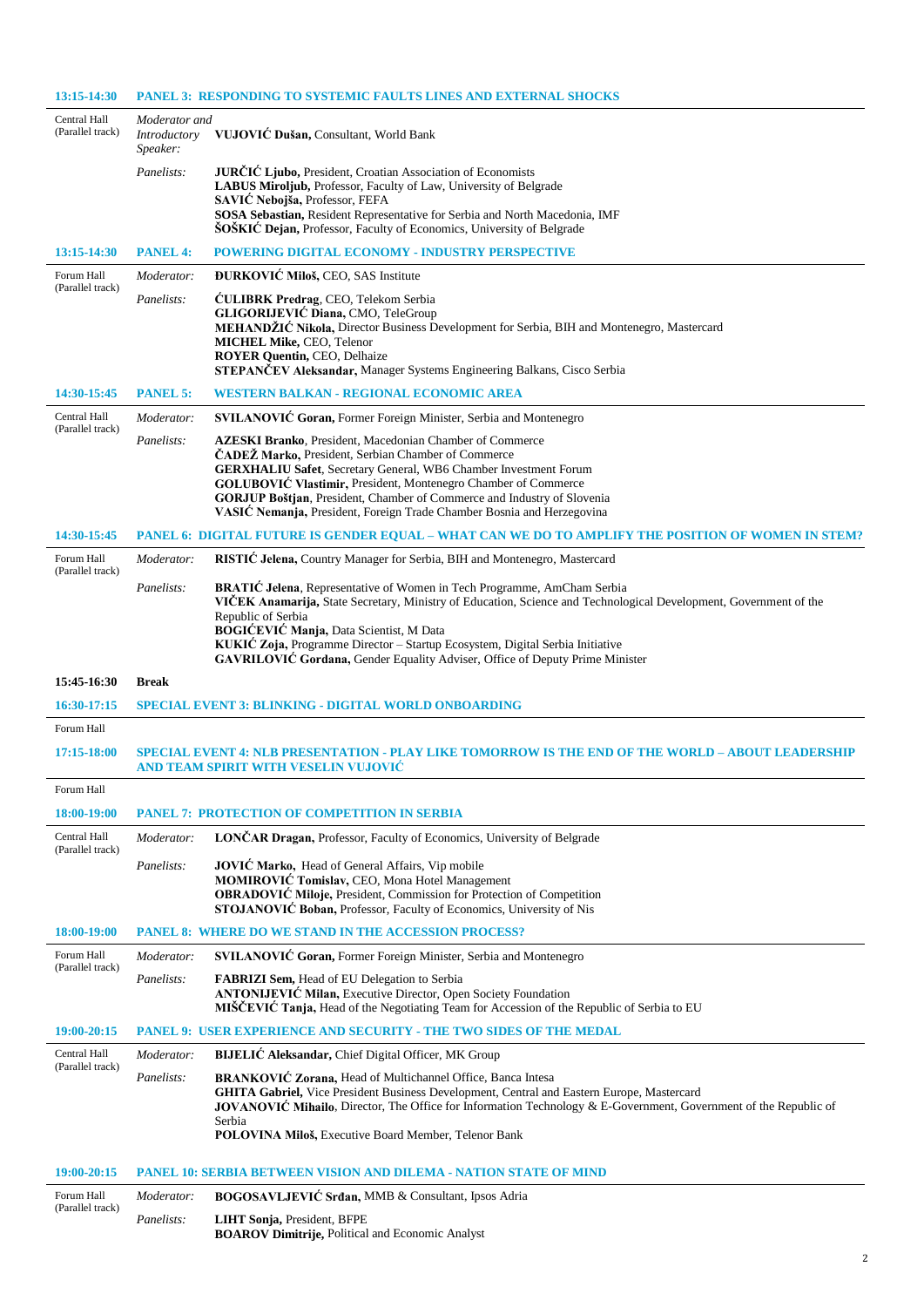| 20:15-21:30                    |                         | <b>PANEL 11: KEY POINTS OF THE INSURANCE AGENDA FOR SERBIA 2019</b><br>"SECURE KNOWLEDGE" – PRESENTATION OF THE WINNER                                                                                                                                                                                                                                                                   |
|--------------------------------|-------------------------|------------------------------------------------------------------------------------------------------------------------------------------------------------------------------------------------------------------------------------------------------------------------------------------------------------------------------------------------------------------------------------------|
| Central Hall                   | Moderator:              | <b>MEMEDOVIĆ Jovan</b> , Journalist                                                                                                                                                                                                                                                                                                                                                      |
| (Parallel track)               | Panelists:              | BLAGOJEVIĆ Zoran, CEO, Wiener Städtische Insurance<br>MARCHEGIANI Giorgio, CEO, DDOR Novi Sad<br>PETROVIĆ Mirko, CEO, Dunav Insurance<br>VUKADINOVIĆ Dragoljub, President, Metalac                                                                                                                                                                                                       |
| 20:15-21:30                    |                         | <b>PANEL 12: SECURING INVESTMENT FOR SUSTAINABLE GROWTH</b>                                                                                                                                                                                                                                                                                                                              |
| Forum Hall<br>(Parallel track) | Moderator:              | DRAKULIĆ Zoran, President, SBC Privrednik                                                                                                                                                                                                                                                                                                                                                |
|                                | Panelists:              | BRODNJAK Blaž, President of the Management Board, NLB d.d.<br>HARGITAI Zsuzsanna, Regional Director, EBRD<br>MIKEREVIĆ Dragan, Professor, Faculty of Economics, University of Banja Luka<br>PAVLOVIĆ Jelena, President, AmCham Serbia<br>TYURDENEV Kirill, CEO, NIS                                                                                                                      |
| 21:30-22:45                    |                         | <b>PANEL 13: A DIFFERENT EU - DIFFERENT PARTNERSHIP</b>                                                                                                                                                                                                                                                                                                                                  |
| Central Hall                   | Moderator:              | VUJAČIĆ Ivan, Professor, Faculty of Economics, University of Belgrade                                                                                                                                                                                                                                                                                                                    |
|                                | Panelists:              | <b>FABRIZI Sem, Head of EU Delegation to Serbia</b><br>POPA Cristina Oana, Romanian Ambassador to Serbia<br><b>SCHIEB Thomas, German Ambassador to Serbia</b><br><b>SCOTT Kyle, US Ambassador to Serbia</b>                                                                                                                                                                              |
| $23:00-$                       |                         | <b>NLB MIDNIGHT PARTY (CAMELOT)</b>                                                                                                                                                                                                                                                                                                                                                      |
|                                |                         | Tuesday, March 5, 2019                                                                                                                                                                                                                                                                                                                                                                   |
| 09:00-10:15                    | <b>POLICY ON GROWTH</b> | PLENARY SESSION 2: IMPACT OF INFRASTRUCTURE DEVELOPMENT, INNOVATION AND ACTIVE EMPLOYMENT                                                                                                                                                                                                                                                                                                |
| Central Hall                   |                         | MIHAJLOVIĆ Zorana, Deputy Prime Minister and Minister of Construction, Transport and Infrastructure, Government of the<br>Republic of Serbia<br>ĐORĐEVIĆ Zoran, Minister of Labor, Employment, Veteran and Social Affairs, Government of the Republic of Serbia<br>POPOVIC Nenad, Minister without portfolio responsible for Innovation and Technological Development, Government of the |
|                                |                         | Republic of Serbia                                                                                                                                                                                                                                                                                                                                                                       |
| 10:15-10:45                    |                         | <b>ADDRESS OF THE SPECIAL GUEST</b>                                                                                                                                                                                                                                                                                                                                                      |
| Central Hall                   |                         | DANIELSSON Christian, Director General for European Neighbourhood Policy And Enlargement Negotiations at the European<br>Commission                                                                                                                                                                                                                                                      |
| 10:45-11:15                    | <b>PLEDGE SIGNING</b>   | <b>GENDER EQUALITY FOR IMPACT ECONOMY - CEO'S COMMITMENT FOR ADVANCING EQUALITY IN BUSINESS -</b>                                                                                                                                                                                                                                                                                        |
| Central Hall                   |                         |                                                                                                                                                                                                                                                                                                                                                                                          |
| 11:15-11:30                    | <b>Break</b>            |                                                                                                                                                                                                                                                                                                                                                                                          |
| 11:30-12:45                    |                         | <b>PANEL 14: INFRASTRUCTURE AND REGIONAL CONNECTIVITY AGENDA</b>                                                                                                                                                                                                                                                                                                                         |
| Central Hall                   | Moderator:              | RADONJIĆ PETROVIĆ Dragijana, Vice President, Serbian Association of Economists                                                                                                                                                                                                                                                                                                           |
| (Parallel track)               | Panelists:              | MIHAJLOVIĆ Zorana, Deputy Prime Minister and Minister of Construction, Transport and Infrastructure, Government of the                                                                                                                                                                                                                                                                   |

| 11:30-12:45                    |                  | <b>PANEL 15: RESTRUCTURING OF SOE'S - KEY ISSUES</b>                                                                                                                                                                                                                                                                                                                                                                             |
|--------------------------------|------------------|----------------------------------------------------------------------------------------------------------------------------------------------------------------------------------------------------------------------------------------------------------------------------------------------------------------------------------------------------------------------------------------------------------------------------------|
| Forum Hall<br>(Parallel track) | Moderator:       | <b>SPASOJEVIĆ Toplica, CEO and Owner, ITM System</b>                                                                                                                                                                                                                                                                                                                                                                             |
|                                | Panelists:       | <b>FILIPOVIC Mirjana, State Secretary, Ministry of Mining and Energy, Government of the Republic of Serbia</b><br>NDEGWA Stephen, Country Manager, World Bank<br><b>PAVLOVIĆ Tatjana, Executive Director for Financial Affairs, EPS</b><br>TAKAČ Marta, CEO, Vojvodinašume<br><b>TRIVUNAC Milun,</b> State Secretary, Ministry of Economy, Government of the Republic of Serbia<br>VLAISAVLJEVIĆ Saša, CEO, Airport Nikola Tesla |
| 12:45-14:00                    | <b>PANEL 16:</b> | <b>HUMAN CAPITAL - A CONSTRAINT OR AN OPPORTUNITY FOR ROBUST GROWTH?</b>                                                                                                                                                                                                                                                                                                                                                         |
| Central Hall                   | Moderator:       | KISIĆ Svetlana, President, Junior Achievement Serbia                                                                                                                                                                                                                                                                                                                                                                             |
|                                | Panelists:       | <b>ĆEKIĆ MARKOVIĆ Jasminka, Director, Centre for Education Policy</b><br>POPOVIĆ Ivanka, Rector, University of Belgrade<br>RAŠEVIĆ Mirjana, Professor, Institute of Social Sciences<br>ŠARČEVIĆ Mladen, Minister of Education, Science and Technological Development, Government of the Republic of Serbia                                                                                                                       |

**NEGRE Dubravka,** Head of Regional Office for the Western Balkans, European Investment Bank

**TRNINIĆ Neđo,** Minister of Transport and Communications, Government of Republic of Srpska

Republic of Serbia

**SREDANOVIĆ Milica,** Investment Officer, IFC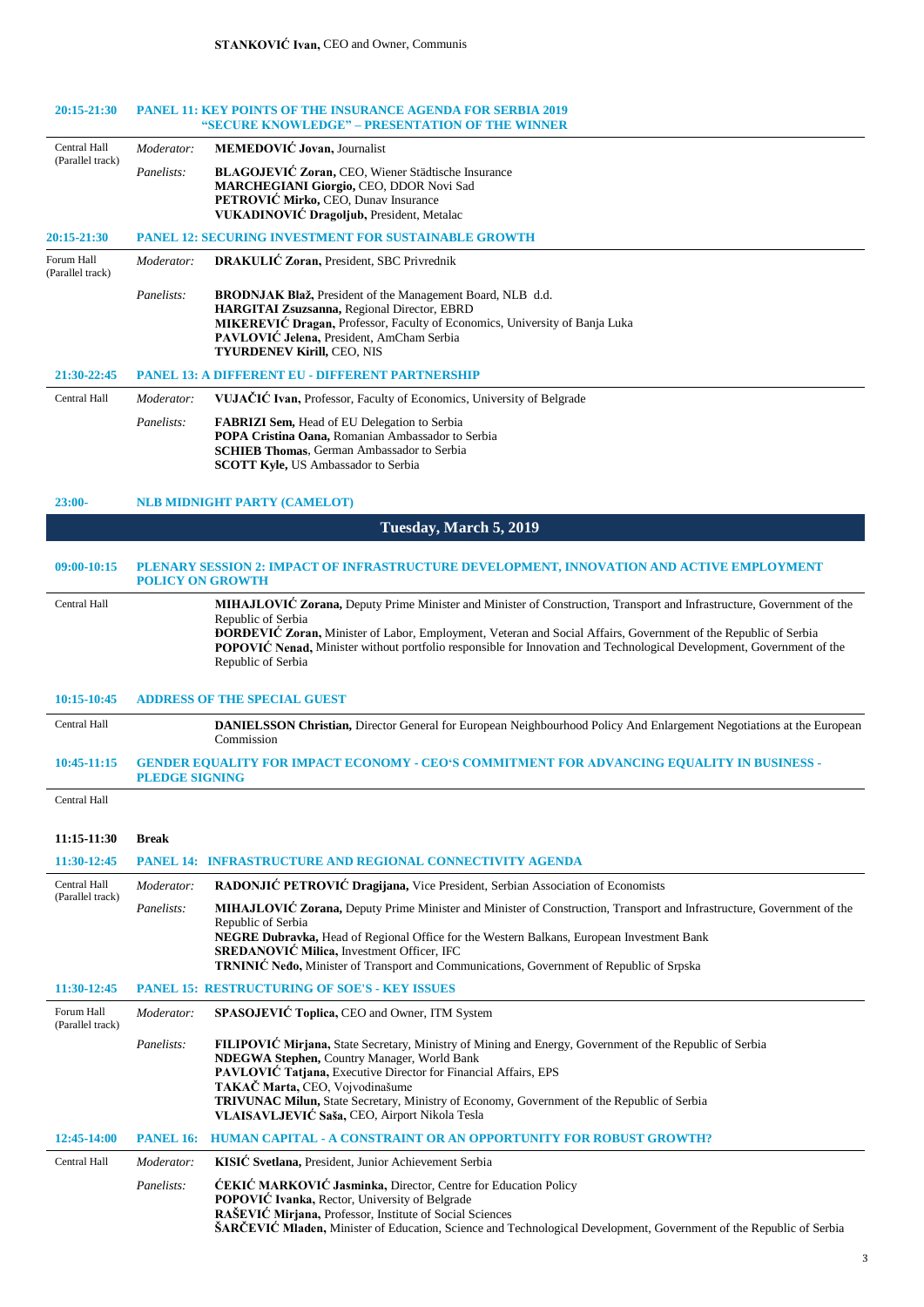#### **VASIĆ Živorad,** Vice President, Delta Holding

| 14:00-15:15                      |                          | <b>PANEL 17: FROM INNOVATION TO TRANSFORMATION</b>                                                                                                                        |
|----------------------------------|--------------------------|---------------------------------------------------------------------------------------------------------------------------------------------------------------------------|
| Central Hall                     | Moderator:               | ATANASIJEVIC Jasna, Assistant Professor, Faculty of Sciences, University of Novi Sad                                                                                      |
| (Parallel track)                 | Panelists:               | DANILOVIĆ-GRKOVIĆ Gordana, Acting Director, Science Technology Park Belgrade                                                                                              |
|                                  |                          | <b>IKONEN Pertti, Finnish Ambassador to Serbia</b><br><b>KOBLER Jan, Managing Partner, South Central Ventures</b>                                                         |
|                                  |                          | MARJANOVIĆ Vladeta, Chairman of the Expert Committee, Innovation Fund                                                                                                     |
|                                  |                          | SOLECKI Anna, Country Manager for Serbia, European Investment Bank                                                                                                        |
|                                  |                          |                                                                                                                                                                           |
| 14:00-15:15                      |                          | <b>PANEL 18: TOURISM - REGIONAL PERSPECTIVE</b>                                                                                                                           |
| Forum Hall<br>(Parallel track)   | Moderator:               | <b>PETKOVIC Goran, Professor, Faculty of Economics, University of Belgrade</b>                                                                                            |
|                                  | Panelists:               | <b>CAMERNIK Boris, Business Development Manager, Danube Competence Centre</b><br><b>ĐURICA Dragana, Senior Expert on Competitiveness, Regional Cooperation Council</b>    |
|                                  |                          | KOVAČEVIĆ Dušan, CEO, EXIT                                                                                                                                                |
|                                  |                          | LATINOVIĆ Olja, Vice President, NGO Terra Dinarica<br>PINDŽO Renata, Assistant Minister, Ministry of Trade, Tourism and Telecommunications, Government of the Republic of |
|                                  |                          | Serbia<br>VASIĆ Živorad, Area General Manager, IHG                                                                                                                        |
| 15:15-16:00                      | <b>Break</b>             |                                                                                                                                                                           |
|                                  |                          |                                                                                                                                                                           |
| 16:00-17:00                      |                          | <b>SPECIAL EVENT 5: PWC SERBIA - IS DIGITAL THE ANSWER TO THE NEXT RECESSION?</b>                                                                                         |
| Forum Hall                       |                          |                                                                                                                                                                           |
| 17:00-17:45                      |                          | <b>SPECIAL EVENT 6: WORLD BANK - NEW SERBIAN ECONOMY OF GROWTH</b>                                                                                                        |
| Forum Hall                       |                          |                                                                                                                                                                           |
| 17:45-19:00                      | <b>PANEL 19:</b>         | <b>ENERGY INDUSTRY AND DIGITALIZATION - CHALLENGES AND OPPORTUNITIES</b>                                                                                                  |
| Central Hall                     | Moderator:               | MILISAVLJEVIĆ Miloš, CEO, Strawberry Energy                                                                                                                               |
| (Parallel track)                 | Panelists:               | ĐURĐEVIĆ Nebojša, CEO, Digital Serbia Initiative                                                                                                                          |
|                                  |                          | KUZMAN Tanja, Corporate Innovation Manager, PwC Serbia<br>TYURDENEV Kirill, CEO, NIS                                                                                      |
|                                  |                          |                                                                                                                                                                           |
| 17:45-19:00                      | <b>PANEL 20:</b>         | <b>CONSTRUCTION/REAL ESTATE REVIVAL</b>                                                                                                                                   |
| Forum Hall                       | Moderator:               | <b>GRUJIĆ Branislav</b> , President, PSP-FARMAN Holding                                                                                                                   |
| (Parallel track)                 | Panelists:               | <b>CUPIC Aleksandra, Head of Real Estate Department, Erste Bank Serbia</b>                                                                                                |
|                                  |                          | NEŠOVANOVIĆ Nebojša, Senior Director, Head of Valuation SEE, CBRE<br>PETRONIJEVIĆ Peđa, CEO, GTC Serbia                                                                   |
|                                  |                          | TOMAŠEVIĆ Ladislav, CEO of Confluence Property Management, MPC Group                                                                                                      |
| 19:00-20:15                      |                          | PANEL 21: WHAT INDUSTRY 4.0 CAN (AND CANNOT) DO FOR BANKING INDUSTRY TRANSFORMATION                                                                                       |
| Central Hall<br>(Parallel track) | Moderator:               | CARIC Slavko, President of the Executive Board, Erste Bank Serbia                                                                                                         |
|                                  | Introductory<br>speaker: | BRODNJAK Blaž, President of the Management Board, NLB d.d.                                                                                                                |
|                                  |                          |                                                                                                                                                                           |
|                                  | Panelists:               | BJELOTOMIĆ Nebojša, CEO, SAGA<br>LAZAREVIĆ Vojislav, President of the Executive Board, Addiko Bank                                                                        |
|                                  |                          | MEKINJIĆ Boško, President of the Board of Directors, Association of the Banks of Bosnia and Herzegovina<br>TUREMKA Artur, General Manager for the Balkans, Mastercard     |
| 19:00-20:15                      | <b>PANEL 22:</b>         | TOWARD MODERN TAX ADMINISTRATION SYSTEM                                                                                                                                   |
| Forum Hall                       | Moderator:               | RAKIĆ Ivan, Country Managing Partner for Serbia, Montenegro and Bosnia & Herzegovina, EY                                                                                  |
| (Parallel track)                 | Panelists:               | MARKOVIĆ Dragana, Director, Tax Administration, Ministry of Finance                                                                                                       |
|                                  |                          | PAUNOVIĆ Marko, Economist, IMF                                                                                                                                            |
|                                  |                          | PETROVIĆ Zoran, President of the Managing Board, Raiffeisen Bank<br>TIPSAREVIĆ Vladimir, Vice President of Fair Competition Alliance, NALED                               |
|                                  |                          |                                                                                                                                                                           |
| 20:15-21:30                      | <b>PANEL 23:</b>         | <b>GROWTH PROSPECTS FROM BANKING PERSPECTIVE</b>                                                                                                                          |
| Central Hall<br>(Parallel track) | Moderator:               | GALIC Jelena, President of the Executive Board, AIK Bank                                                                                                                  |
|                                  | Panelists:               | MILENOVIC Predrag, Head of Corporate and SME Division and Executive Board Member, Banca Intesa<br>PAVLOVIĆ Slavica, President of the Executive Board, Eurobank            |
|                                  |                          | <b>VASILESCU Marijana, President of the Executive Board, Sberbank</b><br>VULETIC Nikola, Member of the Executive Board, UniCredit Bank                                    |
|                                  |                          |                                                                                                                                                                           |
| 20:15-21:30                      | <b>PANEL 24:</b>         | <b>NUTRITIOUS FOOD AND SUSTAINABLE AGRICULTURE</b>                                                                                                                        |
| Forum Hall<br>(Parallel track)   | Moderator:               | <b>CUPIC Vladimir, Director, Atlantic Group Representative Office</b>                                                                                                     |